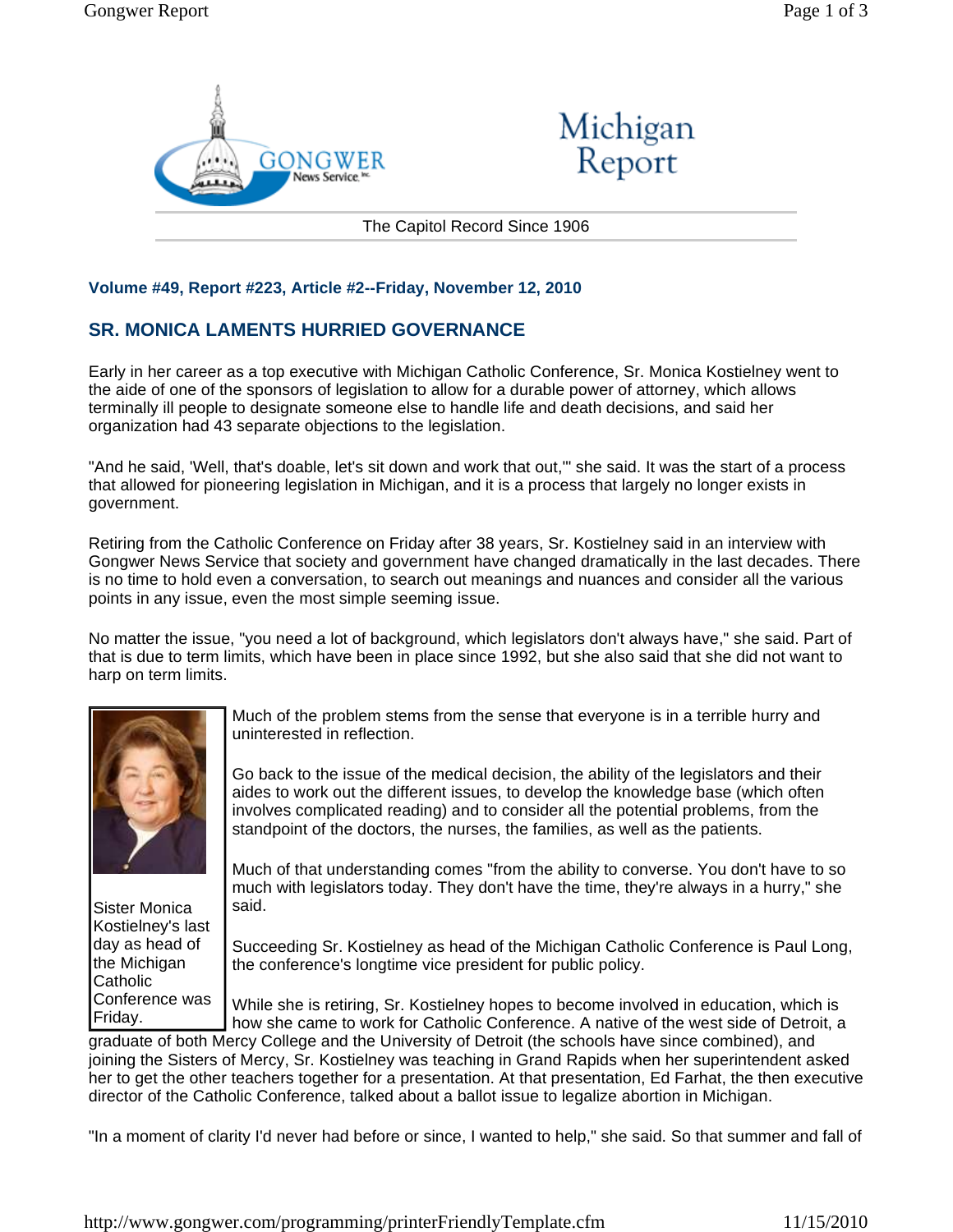1972 she worked on the issue, which had seemed in opinion polls to win in a landslide, but which then lost in a landslide.

Asked what were the biggest wins and losses of her career, Sr. Kostielney said the defeat of the abortion issue was the biggest victory and passage of a proposal in 2008 to allow research using embryonic stem cells the biggest defeat. The church was not opposed to the use of stem cells so long as they were not embryonic stem cells, which the church views as destroying human life.

Sr. Kostielney has been president and CEO of the conference since 1994, having been executive vice president for 11 years before that. In that position, she headed one of the few special interests that approaches government and public service from a religious perspective.

She said it allowed her a "beautiful blending of my foundation with my ministry." In her order she took a vow to serve the poor, but, while working in that, she also said, "We strongly believe we are made in the image and likeness of God and because of that we have to respect each other."

And respecting each other means "considering the whole range of what an individual is," she said.

That thinking goes into the overall complexity of issues, and how ideally individuals should look at all the different factors involved. For example, building the Detroit River International Crossing is not just a matter of money, but of overall transportation needs, coordination with another sovereign nation, environmental and community effects, just to name a few implications, she said.

Being the representative of a religious organization also means she can approach government and public service openly from the concept of love. Love is the purpose for everything, she said. "Without love, nothing is done," she said, and love acts as the basis of passion which helps drive activity. "Without passion, you dry up," she said.

Though she said of all the divine virtues, probably the one most difficult to exercise was forgiveness. She said she wondered about that to her staff once, and they came back saying, "Well, you're not married."

And she said the parable of the prodigal son, which deals directly with forgiveness and the difficulty of accepting forgiveness, is the basis of social justice.

As the public and legislators get pushed more to the extreme, the public and government is missing balance. "Balance is what we really need. At the core of this disaster, we don't have any consensus on anything in this society," she said. "If I were to describe society, one accurate statement would be that everyone doesn't like somebody. We are even protesting protestors."

Society and government has a lost a sense of who is responsible for what, she said. Looking at traditional Amish culture, the hierarchy of responsibility is that a person must watch over the family, then their neighbors, then the church, then the community, then the government. But now, attitudes have devolved that a person is solely responsible for himself or herself and then the question is at what stage government is involved.

All aspects of life are also viewed as commodities, she said. At a forum she attended once, a person said a person's health care coverage had to be viewed in light of what the person could afford. But health care should be a right of life, she said, which has to take into consideration factors such as what role government plays in ensuring that right and helping pay for it and in helping deal with elements that could control health care costs such as violence and addictions.

She also said that society has become less willing to speak directly about some issues. For example, she said people were unwilling to speak of greed, but greed is a factor in how decisions are made.

The desire for things, not just tangible things, has thrown off society's balance and order. Sr. Kostielney